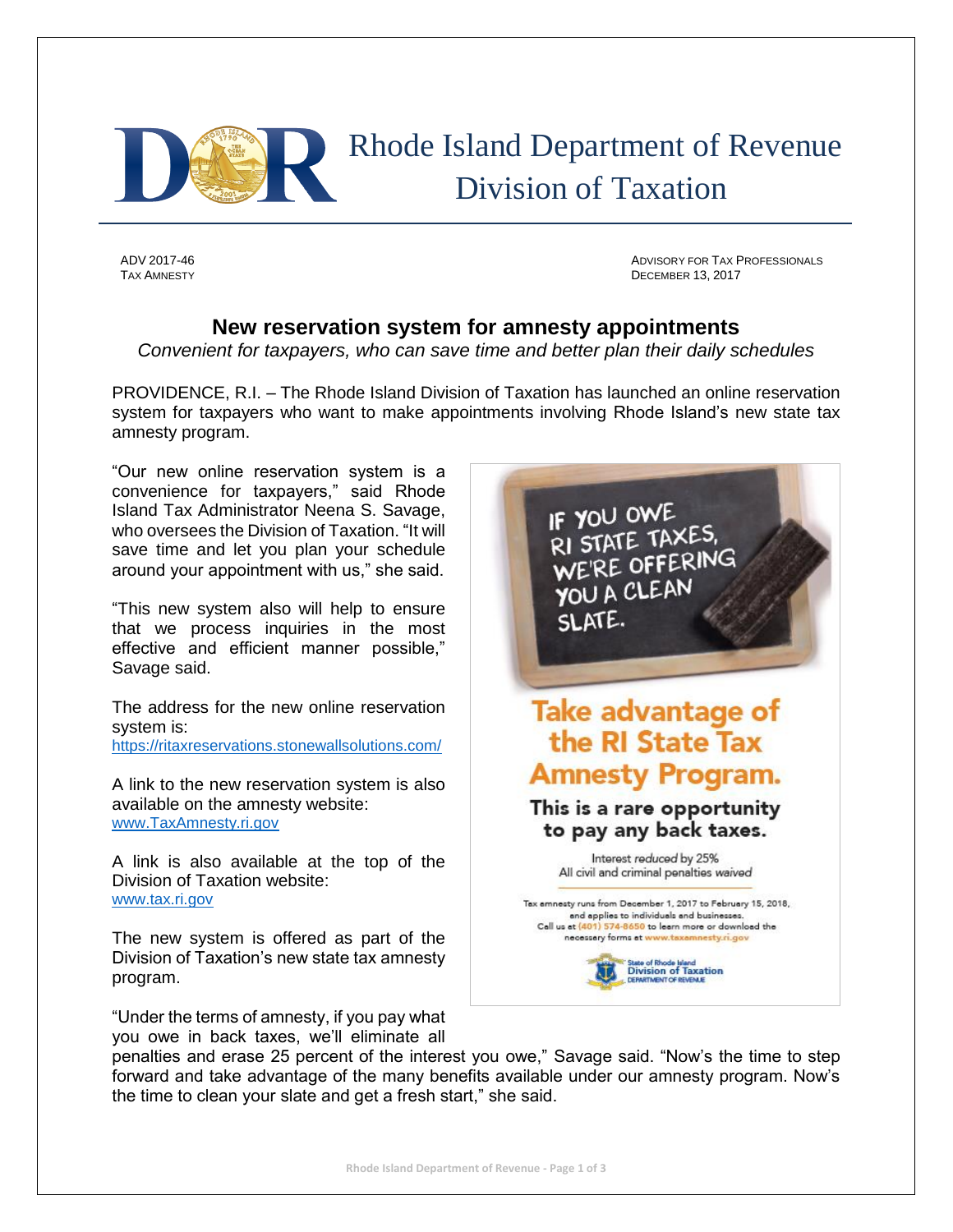Details of amnesty – including forms, frequently asked questions (FAQs), and other information – are on the agency's tax amnesty website, which is available 24 hours a day, seven days a week, at the following address: [www.TaxAmnesty.ri.gov.](http://www.taxamnesty.ri.gov/)

The Division of Taxation also has an amnesty phone bank to field amnesty questions from taxpayers, tax professionals, and others. Call (401) 574-8650. The phone bank is staffed from 8:30 a.m. to 3:30 p.m. business days. Or email: [Tax.Amnesty@tax.ri.gov.](mailto:Tax.Amnesty@tax.ri.gov)

"Although our amnesty website and phone bank are excellent sources of information and help, some taxpayers need in-person assistance with their amnesty-related matters. Their time is valuable, and using our reservation system can be a great convenience," Savage said.

## RESERVATION DETAILS

When you click on the amnesty reservation link, you'll be transferred to a third-party website -hosted by a Division of Taxation vendor, Stonewall Solutions -- where you'll be shown a calendar that lists available dates and times for service (see screenshot below).

When registering for a reservation, you'll be asked to provide basic information, including the specific reason for your visit, as well as your name and email address.

The system will tell you what items of information you will need to bring to your appointment.

The system will also provide you with a confirmation barcode – onscreen during the process, and by

| <b>State of Rhode Island</b><br><b>Division of Taxation</b><br><b>DEPARTMENT OF REVENUE</b> |                             |
|---------------------------------------------------------------------------------------------|-----------------------------|
| Manage Appointment                                                                          |                             |
|                                                                                             | Register for an Appointment |
|                                                                                             | View/Cancel an Appointment  |
|                                                                                             |                             |

email. Just below the barcode will be your reservation number (also known as your "appointment code"). When you visit the Division of Taxation for your appointment, bring along your barcode or your reservation number for check-in purposes.

## OTHER POINTS TO KEEP IN MIND

Following are a few other points to keep in mind regarding the online reservation system for amnesty:

 A reservation is not required to make an amnesty-related in-person appointment at the Division of Taxation, but it is recommended in order to expedite the process and to help limit any wait times.